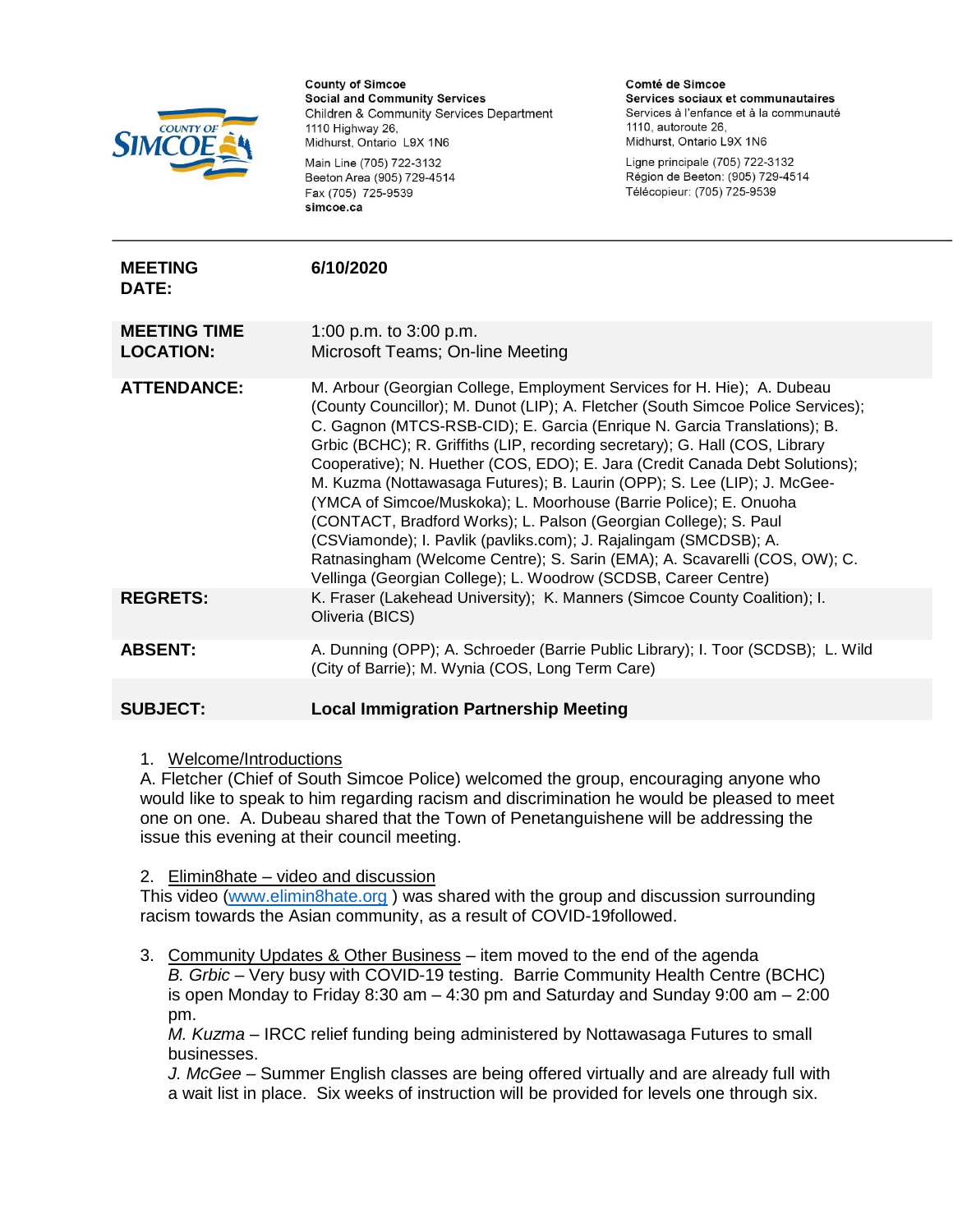

Main Line (705) 722-3132 Beeton Area (905) 729-4514 Fax (705) 725-9539 simcoe.ca

Comté de Simcoe Services sociaux et communautaires Services à l'enfance et à la communauté 1110, autoroute 26. Midhurst, Ontario L9X 1N6

Ligne principale (705) 722-3132 Région de Beeton: (905) 729-4514 Télécopieur: (705) 725-9539

Income tax clinics are being arranged via phone or zoom meetings. YMCA childcare/day camp staff are meeting to discuss re-opening procedures. *L. Palson* – a three week recovery semester for Georgian College students is planned for August to assist learners with labs and other in person learning that was unable to be completed. Student services have moved on-line and additional supports are needed for International students. Plan for new semester is in the works with many challenges including; quarantine issues and lower enrollment. Student supports still required to meet emotional needs, housing insurance, and food security. The impact of the reduction in International students studying at local post secondary campuses across the province is estimated to impact the economy by 3-10 billion dollars. I. Pavlik – shared that Rotary Club Barrie is hosting a virtual fun run, June 6<sup>th</sup> – 14<sup>th</sup>. Please consider sponsoring or participating in the event<http://funrun.portaltrial.com/> *J. Rajalingam* - Multiple plans are currently in place for September. Registration for ELL Is happening virtually with translation services being accessed as required. *L. Woodrow* – Continue to offer services on-line. Job search a challenge with current situation.

4. Approval of Minutes –April 30, 2020 MOTION to accept the minutes with change as indicated by C. Gagnon.  $1<sup>St</sup> A$ .

Scavarelli; 2<sup>nd</sup> E. Jara; ALL IN FAVOUR. Motion Carried.

## 5. IRCC/MHSTC Updates

C. Gagnon shared the following information; Phase 2- Specific resources on how to say safe while reopening<https://covid19.wsps.ca/> Ontario's Action Plan: Responding to COVID-19 [https://budget.ontario.ca/2020/marchupdate/action](https://budget.ontario.ca/2020/marchupdate/action-plan.html?mc_cid=edfec7c830&mc_eid=b8cf94f673#section-3)[plan.html?mc\\_cid=edfec7c830&mc\\_eid=b8cf94f673#section-3](https://budget.ontario.ca/2020/marchupdate/action-plan.html?mc_cid=edfec7c830&mc_eid=b8cf94f673#section-3) Ontario Immigrant Nominee Program [https://www.ontario.ca/page/2020-ontario](https://www.ontario.ca/page/2020-ontario-immigrant-nominee-program-updates)[immigrant-nominee-program-updates](https://www.ontario.ca/page/2020-ontario-immigrant-nominee-program-updates) Ontario Pandemic Premium Pay Program information [https://www.ontario.ca/page/covid-](https://www.ontario.ca/page/covid-19-temporary-pandemic-pay)[19-temporary-pandemic-pay](https://www.ontario.ca/page/covid-19-temporary-pandemic-pay) Post-secondary education re-opening [https://news.ontario.ca/opo/en/2020/06/ontario](https://news.ontario.ca/opo/en/2020/06/ontario-unveils-a-plan-to-reopen-postsecondary-education.html?utm_source=ondemand&utm_medium=email&utm_campaign=o)[unveils-a-plan-to-reopen-postsecondary](https://news.ontario.ca/opo/en/2020/06/ontario-unveils-a-plan-to-reopen-postsecondary-education.html?utm_source=ondemand&utm_medium=email&utm_campaign=o)[education.html?utm\\_source=ondemand&utm\\_medium=email&utm\\_campaign=o](https://news.ontario.ca/opo/en/2020/06/ontario-unveils-a-plan-to-reopen-postsecondary-education.html?utm_source=ondemand&utm_medium=email&utm_campaign=o) Infrastructure Grant: Treasury Board will be meeting in June to review

- 6. County of Simcoe LIP Secretariat Update
	- a. COVID-19 Service Update

A. Scavarelli updated the group on Ontario Works (OW) service delivery. The caseload has decreased dramatically over the past month, as eligible residents moved to CERB. Current caseload is 6,700. Ontario Works currently has 50 of 141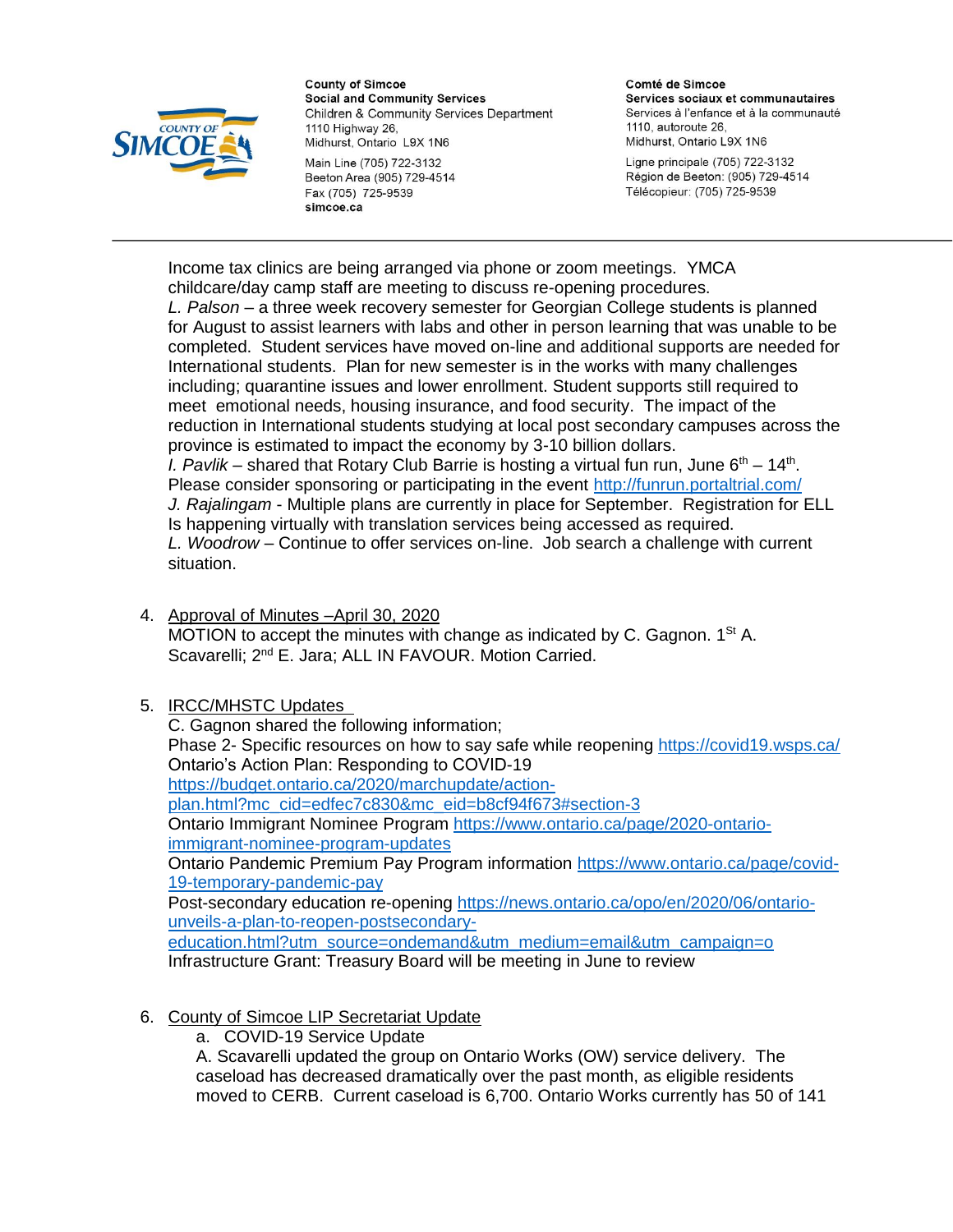

Main Line (705) 722-3132 Beeton Area (905) 729-4514 Fax (705) 725-9539 simcoe.ca

Comté de Simcoe Services sociaux et communautaires Services à l'enfance et à la communauté 1110, autoroute 26. Midhurst, Ontario L9X 1N6

Ligne principale (705) 722-3132 Région de Beeton: (905) 729-4514 Télécopieur: (705) 725-9539

staff re-deployed to assist with long-term care. This reduction in staff may affect the anticipated surge in OW caseloads when the first round of CERB expires. N. Huether updated the group on the Economic Development Office - Covid-19 Business Support and Economic Stimulus Action Plan. This includes numerous initiatives under 6 pillars including;

- 1. Financial Support
- 2. Business Outreach, Support & Resources
- 3. Workforce Alignment
- 4. Economic Development Network Collaboration & Research
- 5. Business Promotion
- 6. Broader Economic Stimulus

The Economic Development Office has been working with the Simcoe Muskoka Development Board in re-designing the Job Central platform to the new "Work in Simcoe". This job aggregator is scheduled to launch at the end of June and features an automated fetching tool and labour market data collection that will be useful the work of the EDO.

S. Lee – Emergency Childcare is currently being offered in two locations in Simcoe County. In addition, Wee Watch is providing home based care in other locations. b. Emergency Community Support Fund – the LIP secretariat hosted an on-line meeting to inform potential applicants about the funding that is available from the federal government that is being administered by United Way Simcoe/Muskoka, Red Cross and Community Foundations of Canada. R. Junke, from the United Way, encouraged the attendees to apply as the funds will be allocated on a first come, first serve basis.

c. Progress Report – S. Lee shared that the LIP secretariat is working on content and will have a draft to share with the group, at the meeting in September.

d. IRCC Reporting – numerous reports have been submitted to IRCC (attached below).

New Programming in Simcoe County – the LIP secretariat had a meeting with CMHC York/Simcoe informing of new IRCC funding to be delivered in south Simcoe (Bradford West Gwillimbury, Innisfil, New Tecumseth, Essa and Adalja Tosorontio).

- 7. Sub-Councils/Working Groups
	- a. Settlement Sub-Council



8. 2020 Newcomer Recognition Awards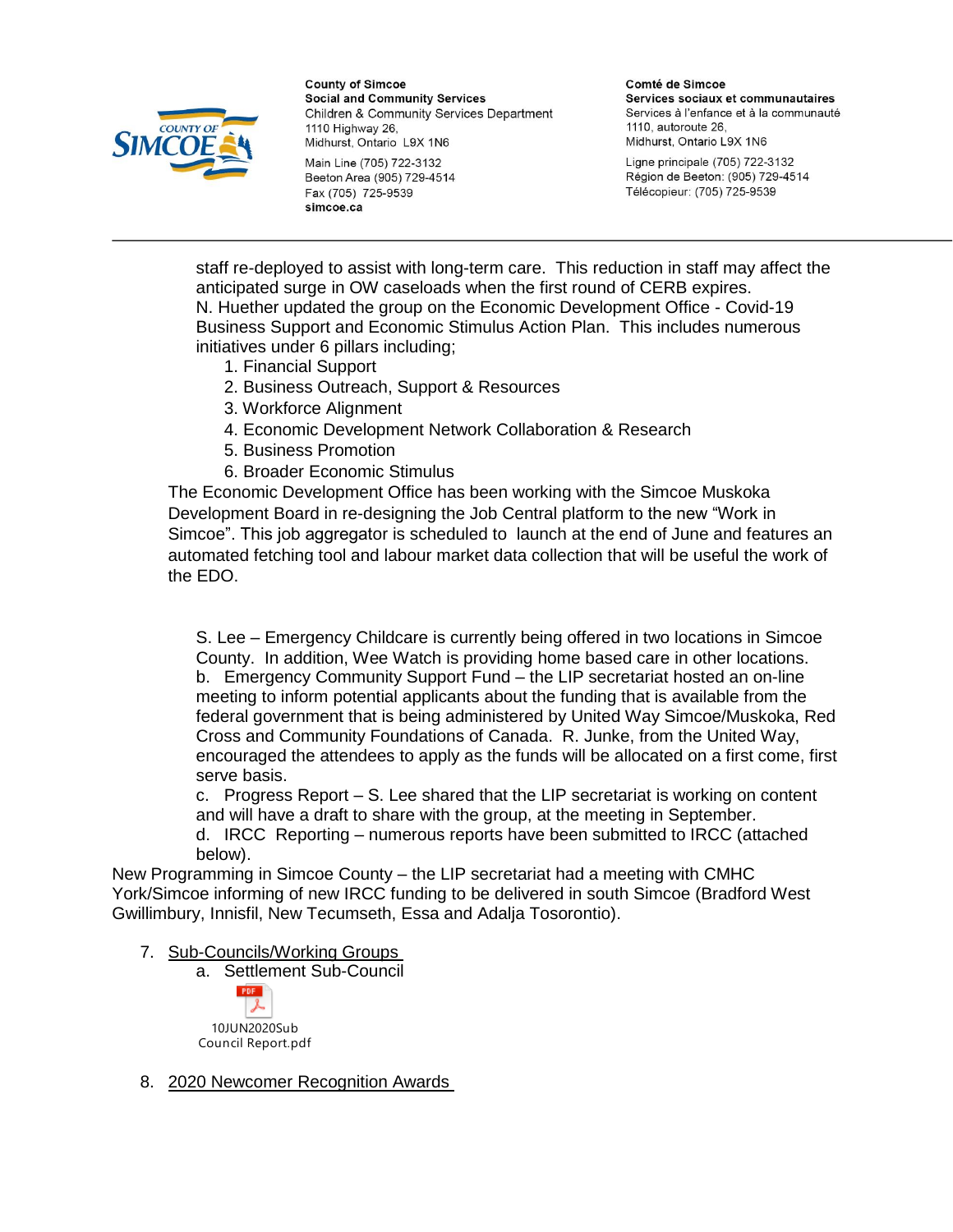

Main Line (705) 722-3132 Beeton Area (905) 729-4514 Fax (705) 725-9539 simcoe.ca

Comté de Simcoe Services sociaux et communautaires Services à l'enfance et à la communauté 1110, autoroute 26. Midhurst, Ontario L9X 1N6

Ligne principale (705) 722-3132 Région de Beeton: (905) 729-4514 Télécopieur: (705) 725-9539

S. Lee informed the group that due to the COVID-19 situation there will be no in-person event. A virtual awards celebration is a possibility. Sponsorships would still be required to fund the event. A. Fletcher suggested that the various police services across the county could highlight award winners on social media. Further discussion will take place at the September meeting.

- 9. Community Projects
	- a. Immigrant Job Finding Club **H. Hie**

M. Arbour reported for H. Hie. They continue to deliver service remotely and have connected clients to mentors virtually. They are seeking new clients/referrals.

b. Ethnic Mosaic Alliance – **S. Sarin**

The group welcomed a new board member who brings a wealth of fundraising and social media experience. The group is in the process of developing a land acquisition matrix in order to fairly evaluate all land options. They continue to wait for a decision from their application to the Provincial Infrastructure Grant program. The City of Barrie approached the EMA to help them withtheir virtual Canada Celebration. S. Sarin will be filming individuals at her home shortly to be part of the festivities.

c. Libraries – **G. Hall**

Libraries continue to be closed to patrons, however there has been a large increase in library memberships. Approximately one third of libraries are now providing curbside pick up service. All libraries are planning for safe re-opening, which could be a challenge for smaller locations. At this time no in person programing is planned.

## d. Walk Before You Run – FCM Grant – **S. Lee**

Development of curriculum continues and will be made available to libraries. The content would be of great benefit to clients wishing to become Canadian Citizens.

e. Health Survey – **M. Dunot**

Currently working with the County of Simcoe Research Analyst team moving forward with Lakehead University REB. The survey questions will be reviewed and a steering committee meeting for final approval will take place prior to releasing the survey in October.

10. Ambassador Community of Practice

S. Lee introduced the idea to the group. M. Dunot shared the attached overview of the proposed content of the extranet. The Cultural Competency Working Group will meet later this month for further discussion.

The group was asked to send any resources they have to be included to the LIP secretariat.

11. Meeting dates and times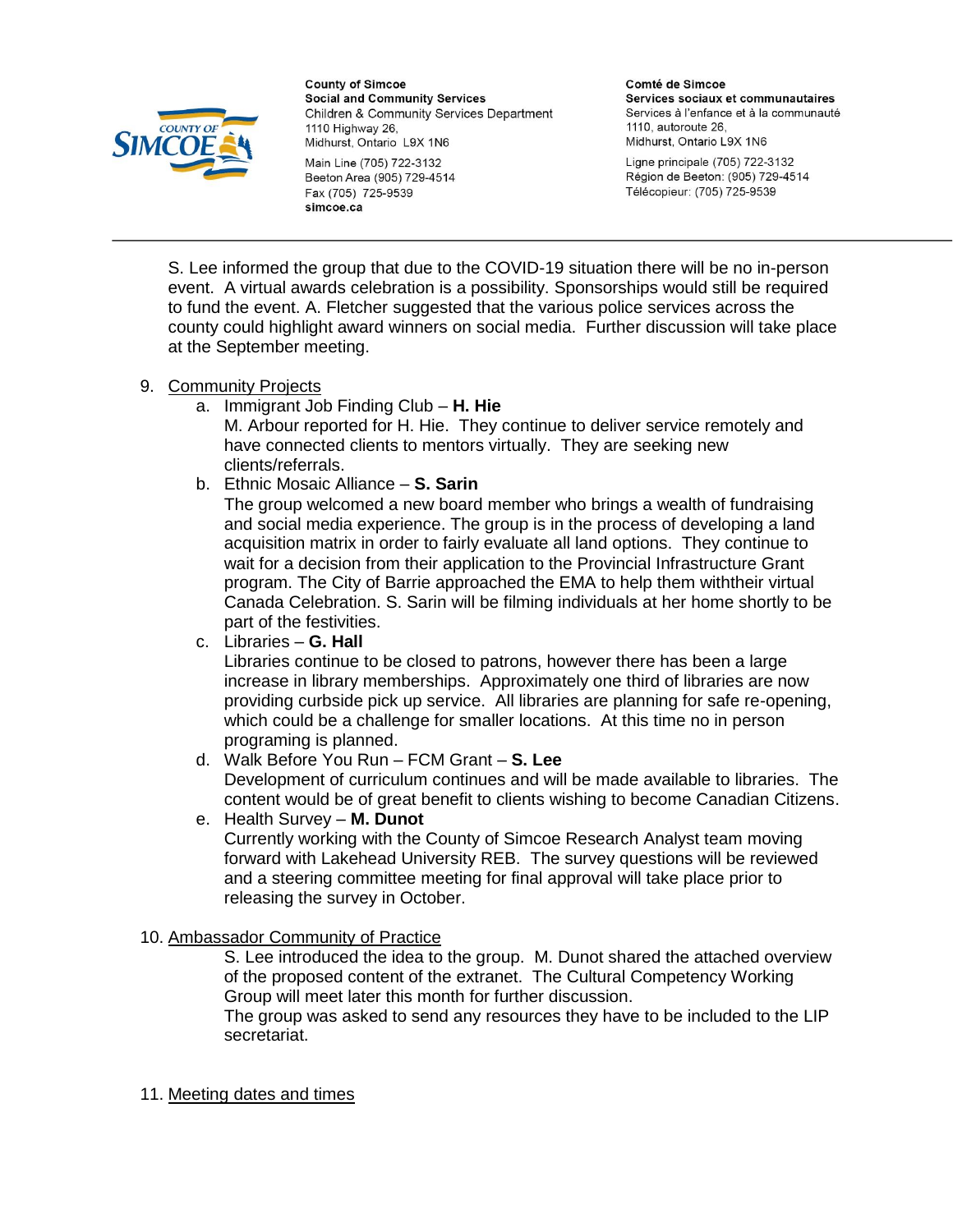

**County of Simcoe Social and Community Services** Children & Community Services Department 1110 Highway 26, Midhurst, Ontario L9X 1N6 Main Line (705) 722-3132 Beeton Area (905) 729-4514 Fax (705) 725-9539 simcoe.ca

Comté de Simcoe Services sociaux et communautaires Services à l'enfance et à la communauté 1110, autoroute 26, Midhurst, Ontario L9X 1N6

Ligne principale (705) 722-3132 Région de Beeton: (905) 729-4514 Télécopieur: (705) 725-9539

Group was informed of tentative meeting schedule; September 30, 2020, December 9, 2020, February 10, 2021, March 31, 2021.

12. Questions – Open Forum No questions brought forward.

**Next Meeting** – Wednesday September 30<sup>th</sup> 2020, 9:30 am to 11:30 am, Simcoe County Administrative Offices, Simcoe County Conference Room, to be confirmed.

# *Educational Inclusions;*

*1. Emergency Community Support Fund (ECSF)*



EN\_Who-Should-A pply\_20200516\_1.pd

*2. IRCC Semi-Annual Report*





⋏ County of Simcoe Local Immigration Pa

4. Accessing Healthcare in Simcoe County